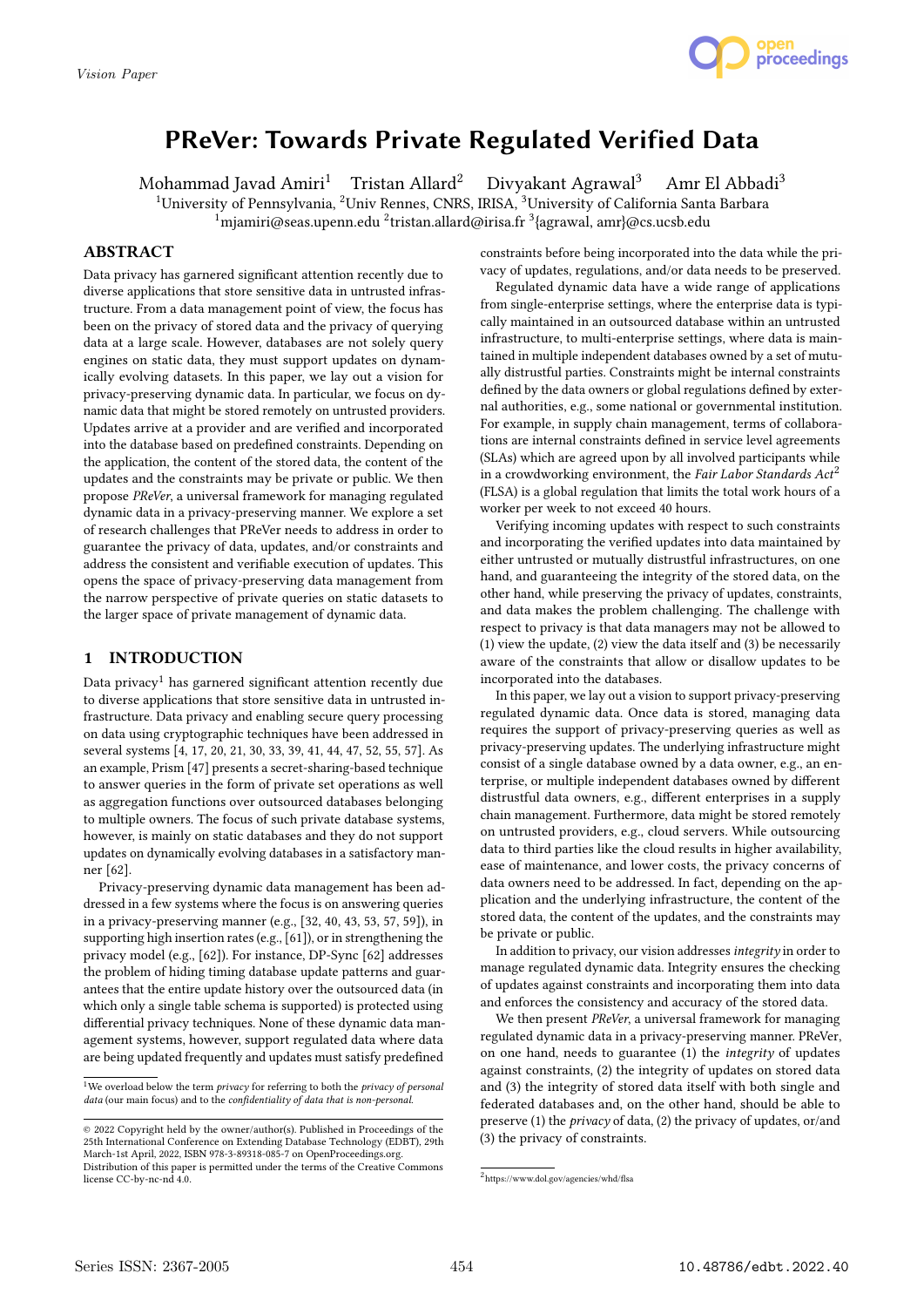We explore the roadmap leading to systems instantiating the PReVer vision by studying a set of research challenges in two dimensions of privacy and integrity. To guarantee the integrity of updates against constraints and on stored data, PReVer can rely on different privacy-preserving techniques, e.g., fully homomorphic encryption for single database settings [36], secure multi-party computation and/or token-based mechanisms for federated database settings [10], private information retrieval for public data [31]. To guarantee the integrity of stored data, the related information should be stored in an immutable and verifiable manner. PReVer relies on append-only ledgers as an immutable verifiable data structure and uses centralized ledger databases [1, 63] and permissioned blockchains [7–9, 11, 14, 27, 37, 38, 42, 45, 51, 56, 58] as its infrastructure for single and federated database settings respectively.

PReVer provides database researchers with a framework to explore how to support the scalable efficient execution of private updates on private data sets with constraints. Addressing this challenge requires providing support for the private verifiability of updates on data that is regulated by private or public constraints in a scalable manner as well as a better understanding of information leakage when updates are verified with respect to constraints, where the updates or the constraints may be private or public. This framework can be instantiated using data that is both private or public and where the data is either centralized or sharded across multiple entities in a federated setting. Finally, solutions can be both centralized or distributed, thus providing designers with a range of challenges to explore, especially given the need for practical scalable performance.

The rest of this paper is organized as follows. Section 2 motivates privacy-preserving dynamic data management using several applications. A model for regulated dynamic data is presented in Section 3. Section 4 presents PReVer and explores its research challenges. Section 5 discusses how PReVer can support a specific application, and Section 6 concludes the paper.

# 2 MOTIVATION

In this section, we motivate the problem of privacy-preserving dynamic data management using diverse applications. In each case, each of the data, the updates and the constraints may be private or public and data are stored in a single database or multiple databases (i.e., federated setting). Figure 1 presents some of these applications.

### 2.1 Environmental Sustainability

Environmental regulation certification is an important verification process that is critical for successful environmental sustainability. Consider an organization that wants to verify and certify its environmental sustainability efforts with respect to public quantitative sustainability metrics, e.g., ISO 14000 series of standards or LEED (Leadership in Energy and Environmental Design). These claims are certified by a recognized authority that awards Platinum, Gold, or Silver Certificates to companies based on their environmental sustainability statistics or procedures. Usually, since the statistics reflect potential internal organizational operations and hence the organization would like to be certified without revealing sensitive information to the certifying authority, other parties, or the public. Furthermore, these statistics may need to be continuously updated based on changes in the internal processes in these organizations. The data reflecting the organization statistics are stored at the certifying authority as long



Figure 1: Some possible applications of privacy-preserving dynamic data management

as the data and the updates are private to the company and are not visible to the certifying authority. However, the regulations are public and widely advertised and are used by the certifying authority to accept or reject specific updates.

As shown in Figure 1(a), if a private update satisfies a public regulation that is issued by some public regulatory, e.g., the International Organization for Standardization, it is executed on a private database. The private database is owned by data owner, however, it is outsourced to a third party, e.g., cloud provider. In this case, the constraints are public, but both the data and the updates need to be private and hidden from the certifying authority. This scenario is typical of many environmental applications, and in general, the certifying authority might also advertise the ranking among a set of competing organizations, based on their environmental sustainability statistic.

## 2.2 In-Person Conference Participation

Consider a conference which proposes both in-person and online participation, however, requires a valid COVID vaccine certification for in-person participation. In this application, the data, the list of in-person attendees, is public, but the update application of the participants demonstrating their vaccination records is private. Needless to say, the constraints regarding admission are public (e.g., testing, vaccination, etc.). As shown in Figure 1(b), For example, when a private update, e.g., a registration record, satisfies a public constraint, e.g., valid COVID vaccine certification requirement, it is executed on public database, e.g., the list of in-person participants.

### 2.3 Multi-Platform Crowdworking

The previous applications all illustrate a single database, where data was stored. Now, we explore multi-site infrastructures. In a multi-platform crowdworking environment, multiple independent competing platforms (e.g, Uber, Lyft, etc) perform private updates (i.e., crowdworking tasks) initiated by participants (i.e., requesters and workers). Consider, for example, a driver who is willing to work for both Lyft and Uber. Whenever the driver performs a task, this is considered an update. Each of Lyft and Uber needs to maintain private records for each driver. However, such updates must satisfy public global regulations, e.g., the total work hours of a worker, who might work for multiple crowdworking platforms, per week may not exceed 40 hours to adhere to Fair Labor Standards Act<sup>3</sup> (FLSA). In this case, private updates need to be executed on multiple private databases stored on platforms that do not trust each other. However, the platforms need to

<sup>3</sup> https://www.dol.gov/agencies/whd/flsa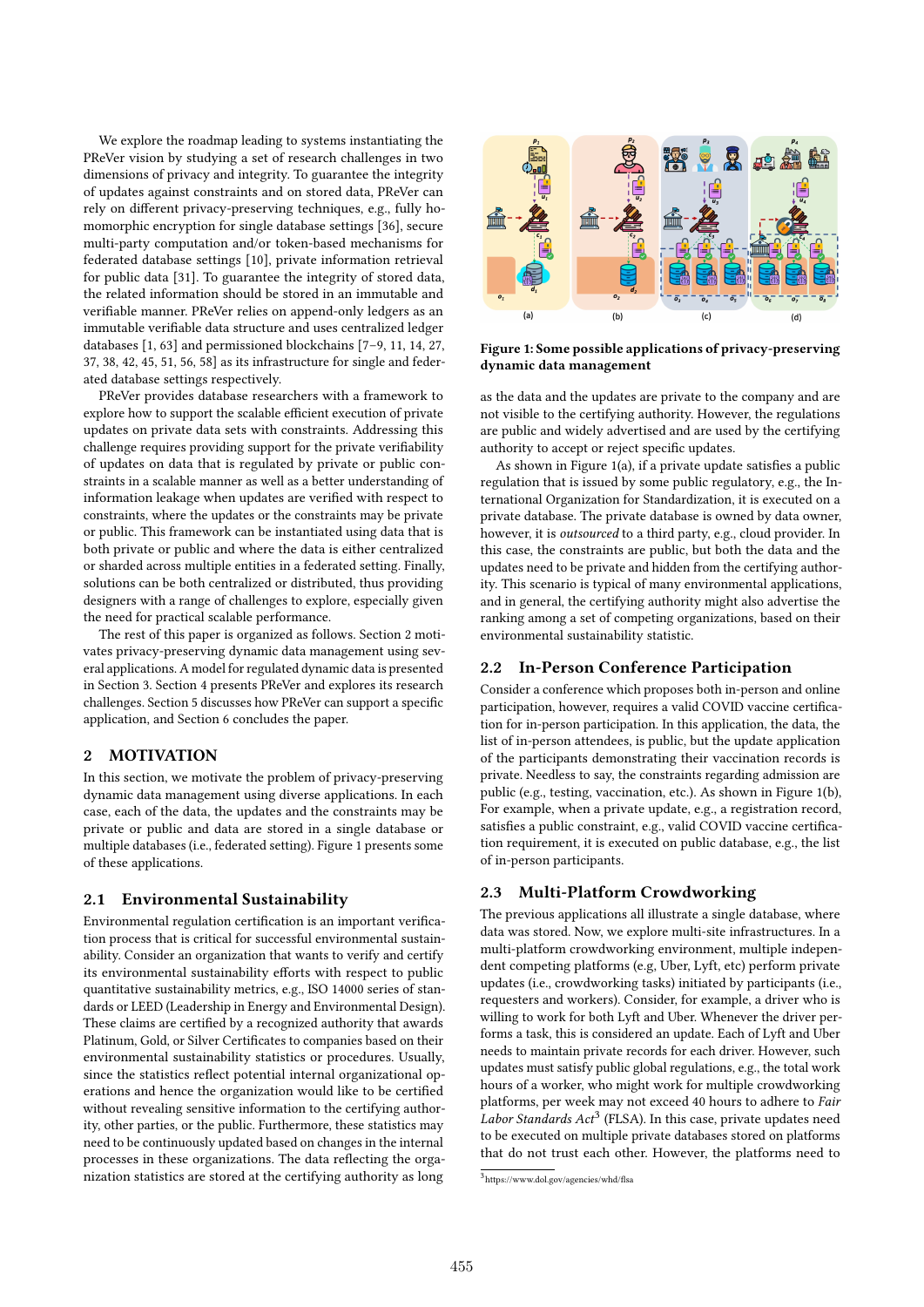cooperate to verify the public regulations without compromising privacy. Figure 1(c) presents such an application with a federated database system comprising multiple autonomous databases.

## 2.4 Supply Chain Management

Supply chain management is another example of federated database systems where multiple mutually distrustful collaborating enterprises process incoming updates. Lack of trust between different parties is one of the most important problems in supply chain management. Various updates need to be considered, both internal and cross-enterprise, where in contrast to the crossenterprise updates which are visible to multiple enterprises, the internal updates of each enterprise are confidential, e.g., the internal updates of a Manufacturer demonstrate its internal process for producing a product which the Manufacturer might intend to keep as a secret. In such an application the constraints are written as service level agreements agreed upon by all enterprises, hence may be considered public constraints, while depending on the use case data and updates might be public or private. Figure 1(d) shows a supply chain management application with private data, updates, and constraints.

# 3 A MODEL FOR PRIVATE REGULATED DYNAMIC DATA

Managing dynamic data in a privacy-preserving manner while guaranteeing the satisfaction of predefined constraints is challenging. In this section, we present a model for privacy-preserving regulated dynamic data management. To preserve the privacy of regulated dynamic data, a threat model also needs to be specified.

# 3.1 Participants

The model consists of four participants roles: data producers, data owners, data managers, and authorities, where a single entity might assume multiple participant roles.

Data producers. Data producers produce updates. Data producers might be clients of the system with their own privacy concerns, e.g., requesters in crowdworking environments, or might be public sources of information, e.g., a set of public polar-orbiting satellites that collect data for weather, climate, and environmental monitoring applications.

Data owners. Data owners own the data and either maintain data locally or outsource the data to an external third party that manages the data on behalf of the data owner. Data is maintained in either a single database or multiple databases, each owned by a different data owner. Several data owners may co-exist (e.g., federated contexts) and collaborate.

Data managers. Data managers store and manage data on behalf of data owners. They are responsible for incorporating updates that are consistent with regulations and constraints into the data as well as responding to queries. We focus on updates as privacypreserving queries have been extensively studied in the literature. If data is stored locally at the data owner, then the data owner also subsumes the role of data manager. However, when data is outsourced to a third party, e.g., a cloud provider, the third party subsumes the role of data management and in general, needs to perform both updates and queries in a privacy-preserving manner. In the case of a single database and to fully demonstrate the privacy challenges, we only focus on outsourced data.

Authority. Authorities are mainly in charge of defining constraints. Depending on the type of constraints, i.e., private or

public, the authority is either internal or external. An internal authority is equivalent to the data owner who specifies constraints on incoming updates whereas an external authority is an official institution that issues regulations that need to be satisfied by updates before they are incorporated into the database.

# 3.2 Constraints, Updates and Data

A set of constraints specifies the set of allowable database states. A constraint is essentially a Boolean function computed over the database and an incoming update and expresses a policy for accepting or rejecting incoming updates. Constraints specified by the data owner (e.g., the well-known database constraints) are also called internal constraints. The scope of internal constraints is typically limited to the database(s) of the corresponding data owner: it does not span the databases of multiple data owners. However, constraints may also come from external authorities (e.g., the laws, ethics). We refer to these as regulations below. Unlike internal constraints, a regulation may constrain the databases of multiple data owners (e.g., the money earned monthly by a crowdworker across multiple crowdworking platforms). Given the large body of work for expressing and evaluating database constraints based on data-driven declarative query languages (e.g., relational calculus), these languages are thus a natural choice for expressing regulations. Temporal logic extensions may additionally be relevant for regulations because they often express temporal constraints on sliding time windows, e.g., workers cannot work more than 40 hours a week.

An update may involve several participants including at least a data producer and a data manager (e.g., crowdworking application platform). In general, however, an update may originate from the collaboration between several data producers and/or several data managers. For example, consider the multi-platform crowdworking environment. The completion of a crowdworking task is an update that results from the collaboration between two data producers (i.e., a worker and a requester) and at least one data manager (i.e., a crowdworking platform).

An internal constraint is written by an internal authority. As a result, its scope is limited to the database(s) of the corresponding data owner: it does not span the databases of multiple data owners while regulations may constrain the databases of multiple data owners, e.g., the money earned monthly by a crowdworker whatever the crowdworking platform.

## 3.3 Threat Model

Participants such as data managers or clients may adopt adversarial behaviors against the privacy and/or the integrity of the constraints. The threat models considered in PReVer are the usual adversarial models considered in the literature. The choice of a given threat model is not fixed but will depend on each instantiation of the framework, according to the adversarial contexts targeted.

The usual threat models can qualify the kind of adversarial behaviors expected from any kind of participant: honest participants are not expected to adopt adversarial behaviors, honestbut-curious participants strictly follow the algorithm but aim at performing any possible inference (e.g., a dubious outsourced data manager), covert participants deviate from the algorithm only if they are not detected (with a probability above a given threshold), and malicious adversaries deviate arbitrarily from the algorithm. Furthermore, participants may or may not collude. For example in the multi-platform crowdworking instantiation of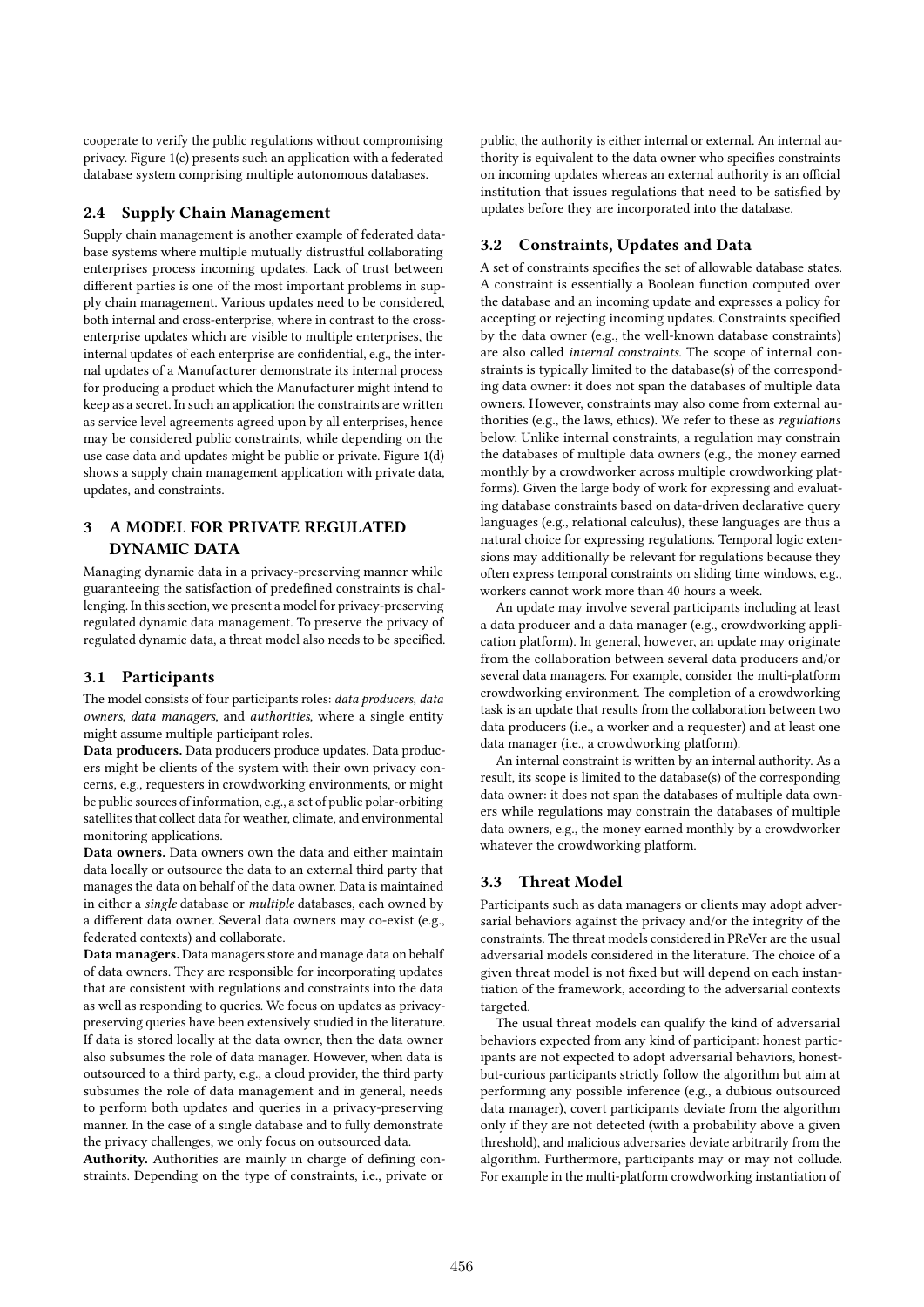

Figure 2: PReVer framework consisting of two databases. (0): Authorities define constraints and regulations, (1): The data producer sends an update, (2): The update is verified with respect to regulations and constraints, and (3): The update is incorporated into data.

PReVer, a covert (colluding) adversary model can be considered where participants (i.e., requesters, workers, platforms) may act as covert adversaries and might collude with each other.

Distinguishing the various roles of participants reflects reallife practices. This is well understood by modern data protection laws (see, e.g., GDPR Article 28 about outsourcing, or GDPR Article 32 about the security of processing). The problem of updates is directly related to these laws. Indeed, when data is personal data, it directly falls under the umbrella of the GDPR, and hence, the updates incorporated in PReVer as well. As a result, it is important to understand the leakage of information due to the enforcement of constraints over private data, and hence the need to be protected. However, we note that the case of private constraints over public data is probably more related to intellectual property rather than personal data protection and thus might fall under different legal frameworks.

# 4 PREVER FRAMEWORK

PReVer is a universal framework for managing regulated dynamic data in a privacy-preserving manner. PReVer needs to preserve privacy while ensuring integrity in order to guarantee consistent and verifiable execution of updates. PReVer must therefore provide the context for verifying updates against constraints, applying updates to stored data, and maintaining the consistency of stored data while preserving the privacy of updates, constraints and/or data. Figure 2 presents the PReVer framework with two databases. As updates arrive, PReVer needs to provide mechanisms to verify that updates satisfy regulations provided by external authorities or constraints provided by internal authorities. Once verified, the update needs to be applied to the databases. Finally, PReVer needs to provide techniques that guarantee that databases have not been corrupted.

In general, PReVer needs to deal with several challenges. First, while most privacy-preserving techniques focus on the querying goal, PReVer needs to verify updates that results in additional challenges, e.g., disclosing update patterns [62]. Second, most privacy-preserving techniques do not scale and are computationally expensive. Third, constraints and regulations have not been supported in any of these techniques. They require the untrusted data manager(s) to perform computations on the encrypted database and not only to retrieve tuples.

In this section, we explore the roadmap leading to systems instantiating the PReVer vision. We explore a set of challenges

that PReVer needs to address in order to guarantee the privacypreserving integrity of updates against constraints and on stored data as well as ensuring the privacy-preserving integrity of stored data. For each of these challenges, we highlight the limitations of current privacy-preserving mechanisms.

Single private database. PReVer needs to address the setting where an untrusted data manager maintains the data, e.g., atmosphere monitoring databases application or environmental sustainability application.

RESEARCH CHALLENGE 1. Enable an untrusted data manager to verify updates against constraints and execute updates on private data in a privacy-preserving manner.

Traditionally, when a query is private, privacy-preserving querying techniques hide it by encrypting it or by generating trapdoors that enable the data manager to perform the search without leaking the query. In PReVer, a constraint can be private, but hiding it requires to go beyond hiding the search values in order to protect the complete Boolean function that implements the constraint. Moreover, an update must eventually be executed on data or discarded depending on the Boolean output of the constraint. Performing or discarding updates must be done without jeopardizing privacy guarantees.

To address Research Challenge 1, PReVer can be built on existing privacy-preserving querying techniques such as fully homomorphic encryption [24] (thus providing software protected computation) – or more generally functional encryption [25] – and zero-knowledge succinct non-interactive arguments of knowledge [35] to address the integrity of constraints (basically requiring the untrusted manager to provide verifiable proofs that they actually perform the correct actions they claim.). Such techniques, however, have considerable overhead [64–66]. Alternatively, PReVer can rely on differentially private indexing, i.e., partial disclosures [57, 61]. However, naive uses of differential privacy lead to rapidly exhausting the limited privacy budget, especially when updates come at a high rate. This results either in an impossibility to support additional updates or in an uncontrolled increase of the noise magnitude. To improve the performance of updates, secure hardware, i.e., hardware protected computation [13, 16, 18, 54, 60] can be used. However, secure hardware has scalability issues.

Multiple private databases. Thus far, we have focused on a single database, however, as our application examples clearly demonstrate, e.g., multi-platform crowdworking or supply chain management, many applications require a federation of databases. These databases need to collectively verify constraints in a distributed manner and apply updates to individual databases without violating the distributed constraints.

Federated contexts require distributed solutions for allowing multiple data managers, trusted or not, to verify updates against constraints and to execute them on stored data in a collaborative manner while protecting the data they host, and, if required, the constraints and the updates.

RESEARCH CHALLENGE 2. Enable a set of trusted and untrusted federated data managers to verify distributed constraints over distributed private data and to perform updates conditionally, all this with sound privacy and integrity guarantees.

Traditionally, such problems have been solved using centralized or distributed approaches. In a centralized approach, a tokenbased mechanism can be used to ensure the verifiability of distributed constraints over distributed private data. A token-based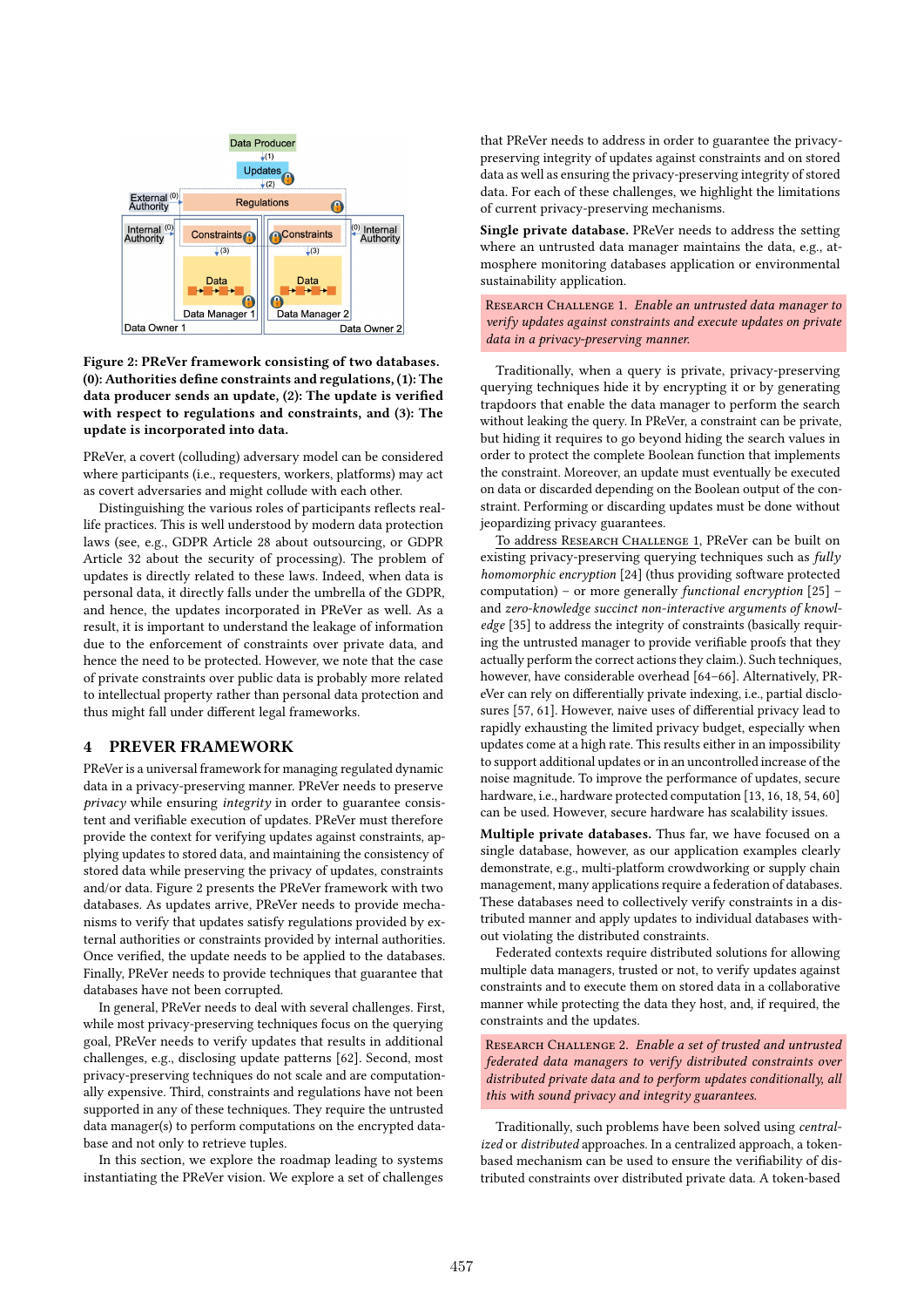system, e.g., e-cash, implements constraints and regulations by managing budgets per participant called tokens. Tokens are singleuse cryptographic tokens (i.e., a nonce signed by a trusted authority stored in a public database once spent) that are generated periodically by an external authority and distributed to corresponding participants. Alternatively, secure multi-party computation [28] can be used as a decentralized approach. Using secure multi-party computation, different data managers could collaborative verify updates against constraints and apply it to their databases (see, e.g., [6, 19] in un-protected contexts).

To address RESEARCH CHALLENGE 2, PReVer can be built on a centralized token-based mechanism and decentralized secure multi-party computation. However, token-based mechanisms can only address simple COUNT-aggregate queries and it is unclear how they can be generalized to support other kinds of constraints. Traditional secure multi-party computations, on the other hand, either do not handle updates or usually assume each of the distributed parties is trusted (just that they do not trust each other). However, in the context of PReVer when some data managers are untrusted, the challenge is especially hard because these data managers have no access to raw data and consequently, their computation abilities are strongly reduced. Applying updates satisfying the constraints to each federated data manager rises additional challenges similar to those discussed earlier. Furthermore, in a dynamic setting, PReVer can benefit from the efficient incremental techniques. In general constraint enforcement in a privacy-preserving manner has not been sufficiently explored and seems to be an open area for future research.

Public databases. Finally, PReVer needs to address applications, e.g., in-person conference participation during the COVID pandemic, where the data itself is public, but the constraints and updates might be private.

RESEARCH CHALLENGE 3. Enable a data manager to verify updates against constraints over public data and execute the updates with sound privacy guarantees on the updates.

Private Information Retrieval (PIR) techniques [31, 48] have been traditionally used to address privacy-preserving queries when data is public. PIR allows users to retrieve items from a public database by specifying an index without revealing the items retrieved.

To address RESEARCH CHALLENGE 3, two challenges need to be addressed. First, PIR techniques have been restricted to retrieving a single item in a privacy-preserving manner. This needs to be extended with computational capabilities to verify complex (SQL-like) constraints irrespective of whether they are private or public. If the constraints are private, there is an additional need to consider the non-negligible leak about private constraints resulting from applying updates to public data. Second, while PIR techniques are designed primarily to support private retrieval of information, in PReVer, these techniques need to be extended to support updates. Recently, there have been many attempts to improve the performance of PIR [5, 15, 49], however, more research needs to be conducted to efficiently support updates.

Integrity of stored data. Finally, PReVer needs to guarantee the integrity of stored data in both single and federated databases. The main challenge is to enable any of the participants to verify the integrity of stored data in a privacy-preserving manner.

RESEARCH CHALLENGE 4. Enable any participant to verify the integrity of stored data with sound privacy guarantees.

In PReVer, data needs to be stored in an immutable and verifiable manner. Immutability prevents any malicious participants from altering data and verifiability enables all (authorized) participants to check the state of the system. Append-only ledgers provide the immutability and verifiability features required by PReVer. Append-only ledgers use authenticated data structures such as Merkle trees [50] to ensure that data is tamper-resistant when the underlying infrastructure is untrusted. When there is a single database maintained by a single data manager, the centralized ledger technology can be used as the infrastructure of PReVer where a ledger database provides tamper-evidence and verification features in a centralized manner. Alibaba LedgerDB [63], Amazon QLDB [1], and ProvenDB [2] are some of the existing centralized ledger databases. Verifiable database techniques [22, 29, 34] have also been used to verify the integrity of stored data. Such techniques, however, are more specific to database queries and their ability to support computation beyond the search is unclear.

To address RESEARCH CHALLENGE 4, these techniques need to be extended to the distributed setting. Since an update can be processed on all or a subset of databases, processing updating requires establishing consensus among all involved data managers. Moreover, the data managers might not trust each other. To address these challenges, permissioned blockchain systems, e.g., Hyperledger Fabric [14], can be used as the infrastructure of PReVer. While Fabric uses private data collections [3] to ensure confidentiality, its computational overhead is significant and results in reduced throughput. To address the computational overhead of Fabric, PReVer can leverage some of the techniques developed in Qanaat [12]. In particular, to support confidentiality, Qanaat enables every subset of data managers to form a confidential collaboration private from other enterprises thus enabling them to execute updates. Qanaat further provides scalability by partitioning data into data shards. These techniques can be leveraged by PReVer in order to ensure the integrity of stored data in a privacy-preserving manner.

# 5 AN APPLICATION OF PREVER

The goal of PReVer is to present a general framework for managing regulated dynamic data in a privacy-preserving manner. In general, choosing the right set of techniques depends on three main criteria: (1) data is private or public, (2) the database is single or federated, and (3) the instatiation is centralized or decentralized. In this section, we discuss how PReVer can be used to support multi-platform crowdworking applications. Our goal is to provide a specific instance of PReVer and to illustrate how a particular system, Separ [10], was able to solve several of the challenges discussed in Section 4. In Separ's instantiation of PRe-Ver, the data and the updates are private while the constraints are public, the database is federated, and a centralized tokenbased approach is chosen. Furthermore, we highlight several of the shortcomings of Separ, thus demonstrating the need for future research to address general solutions for privacy-preserving crowdworking applications.

Separ is a multi-platform crowdworking system, where workers may need to work for or avail from the services of multiple crowdworking platforms, e.g., a driver may work through both Uber and Lift. Separ needs to enforce public global regulations (e.g., future of work labor laws like a limit on the number of hours worked), in a privacy-preserving manner, on a set of distributed independent platforms that are mutually distrustful of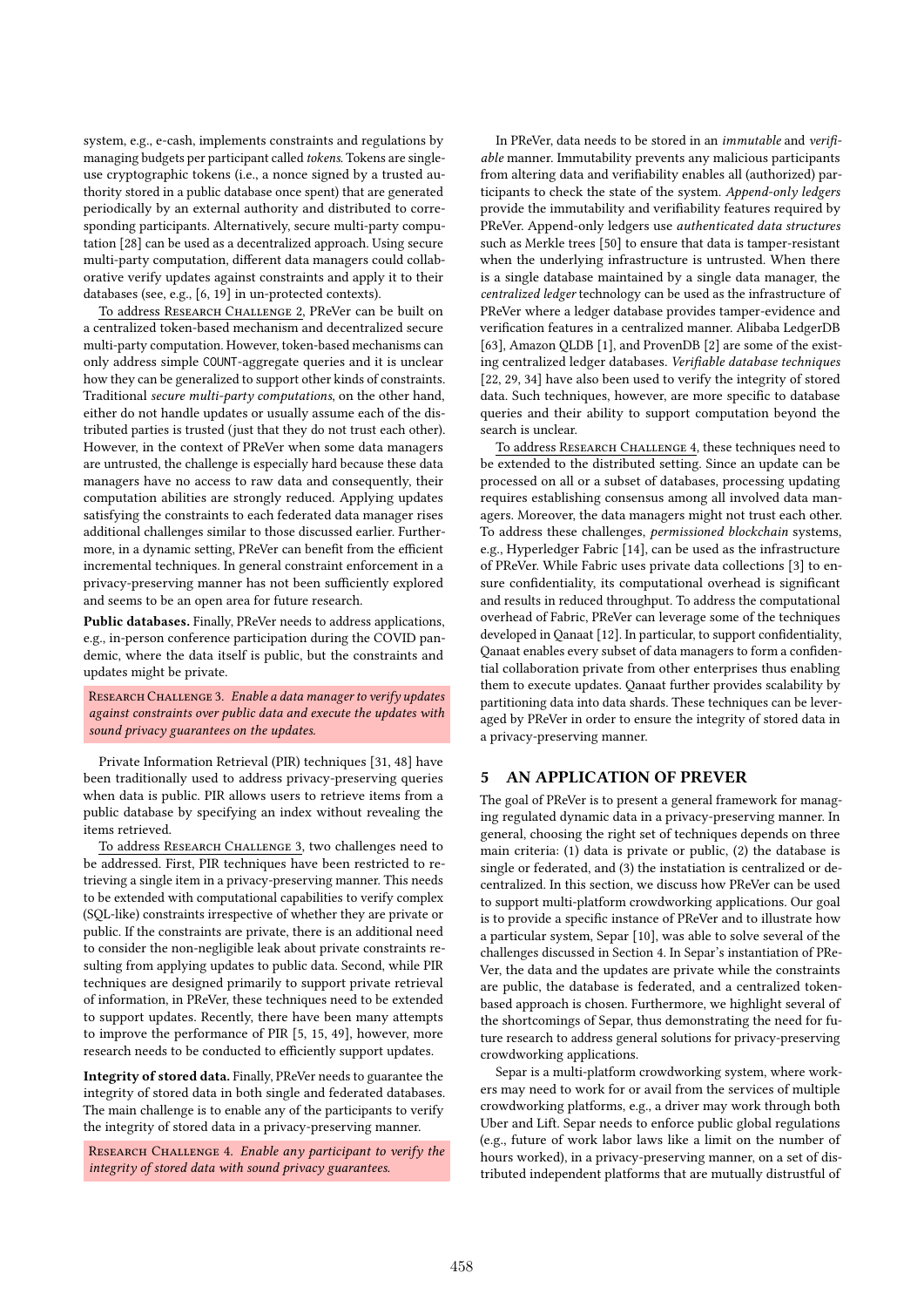each other. Workers are the data producers and data owners in PReVer, while the multiple platforms are the data managers. Separ uses a trusted third party to act as the authority that expresses public regulations. Platforms do not trust each other and workers do not want to share their personal data (e.g., tasks completed, exact number of hours worked) from one platform to another. However, the global regulatory constraints need to be enforced in a privacy-preserving manner. As a result, the constraints are the (public) upper-bound regulations<sup>4</sup>, the data is the (private) task completion database (Separ does not need to instantiate it but keeps it virtual), and the updates are (private) information about the completion of a task (e.g., task completed, time spent, requester, platform).

Separ uses a centralised trusted authority to enforce regulations using single-use, pseudonymous tokens, which ensure that mutually distrustful platforms can cooperate to enforce the distributed constraints for the conditional execution of updates (RESEARCH CHALLENGE 2). It relies on the permissioned blockchain system SharPer [9] to guarantee integrity of the global system state (i.e., the tokens spent - RESEARCH CHALLENGE 4). The global system state is shared among the mutually distrustful crowdworking platforms using distributed consensus protocols over the blockchain ledgers (for immutability and verifiability).

Separ represents a particular instantiation of PReVer. A general multi-platform crowdworking application would need to address several of Separ's limitations. We discuss some of these here, and leave the solutions for future work. Separ requires a centralized trusted third party authority to issue tokens. This is a serious shortcoming, as a general distributed approach should be used to enforce distributed constraints on updates in a privacy preserving manner. Furthermore, Separ focuses on lower and upper bound constraints. Future systems should support general distributed constraints, e.g., any SQL expressed constraints, including GROUP BY, JOIN and aggregate expressions, which might require the use of secure multi-party computations. Furthermore, the adversarial model in Separ assumes that participants do not collude, which is not realistic in many adversarial settings. A general multi-platform solution should assume collusion among participants and provide efficient protocols in such diverse settings. The PReVer framework also highlights some shortcoming in the Separ approach, namely restricting regulations to public constraints as it is quite realistic to assume constraints among a subset of the platforms. Another shortcoming highlighted by

PReVer can be used to support many other applications. For instance, to support supply chain management applications (Figure 1(d)), PReVer can use permissioned blockchains to guarantee the integrity of stored data (RESEARCH CHALLENGES 4). To address the integrity requirement in the execution of smart contracts, PReVer can rely on zero-knowledge proofs when the smart contract depends on the private data of a single database: the data manager who knows the secret can run the smart contract on its own, and then prove to everyone else that it did so correctly. However, zero-Knowledge Proofs are not sufficient in settings where the smart contract depends on the secret information of multiple data managers [23]. To address RESEARCH CHALLENGE 2, using secure-MPC protocols to support private data on Hyperledger Fabric has been proposed [23] where the execution of the secure-MPC protocol is integrated as part of the smart contract. PReVer can also rely on RIP to address RESEARCH CHALLENGE 3 in supply chain management when data is public.

# 6 DISCUSSION AND CONCLUSIONS

In this paper, we lay out a vision to design PReVer, a universal framework for managing regulated dynamic data in a privacypreserving manner. Data in PReVer is maintained by either untrusted or mutually distrustful infrastructures and updates need to be verified and incorporated into databases based on predefined constraints.

Any implementation of the PReVer framework needs to address several critical research questions that we pose to the database community as challenges that need to be addressed to ensure the successful management of regulated privacy preserving dynamic data management systems. In a nutshell database and systems researchers need to clearly demonstrate how to support scalable efficient consistent and verifiable execution of updates on data with constraints while preserving privacy.

Designing such systems requires solving multiple challenges:

- Private verification. The efficient verification of an update with respect to a given generally formulated constraint where the update and the constraint or both might have privacy constraints with respect to the data manager.
- Private updates. The efficient execution of an update on data where the update and the data or both might have privacy constraints with respect to the data manager.
- Scalable solutions. These solutions need to scale with respect to the frequency of updates as well as the size of the data.

PReVer thus requires a better understanding of information leakage due to the enforcement of constraints on updates. Furthermore, these challenges need to be addressed in multiple contexts:

- Private and public databases. The data is private or public with a stream of updates and data constraints that may be private.
- Centralized and federated decentralized databases. The data can be stored in one centralized location or may be sharded across multiple sites, with different organizational supervision.

PReVer provides a framework that would allow database, cryptography and distributed systems researchers to explore implementing parts of this general vision. In particular, the framework facilitates the ability for researchers to restrict their practical implementation to the most appealing context they are interested in, e.g., centralized private data, federated public settings, etc.

PReVer presents a framework based on four main components: data owners, data providers, data managers, and regulatory authorities. These abstractly capture the essential and relevant components needed for a focused study of private dynamic data management and would allow researchers to identify the context they wish to explore and hence focus on the efficiency and scalability of their solutions. It is interesting to note that in spite of the variety of contexts, from a storage point of view, the ledger model seems quite versatile for so many varied contexts.

Ideally, and to ensure solutions are actionable, comparisons should be performed with respect to non-private solutions using standardized database benchmarks like TPC and YCSB. Furthermore the distributed solutions should be compared in terms of throughput and latency with standard distributed fault-tolerant protocols, e.g., Paxos [46] and PBFT [26].

## ACKNOWLEDGMENTS

This work is funded by NSF grants CNS-1703560, CNS-1815733, and CNS-2104882 and by the ANR grant ANR-16-CE23-0004.

<sup>4</sup> Separ also supports lower-bound regulations.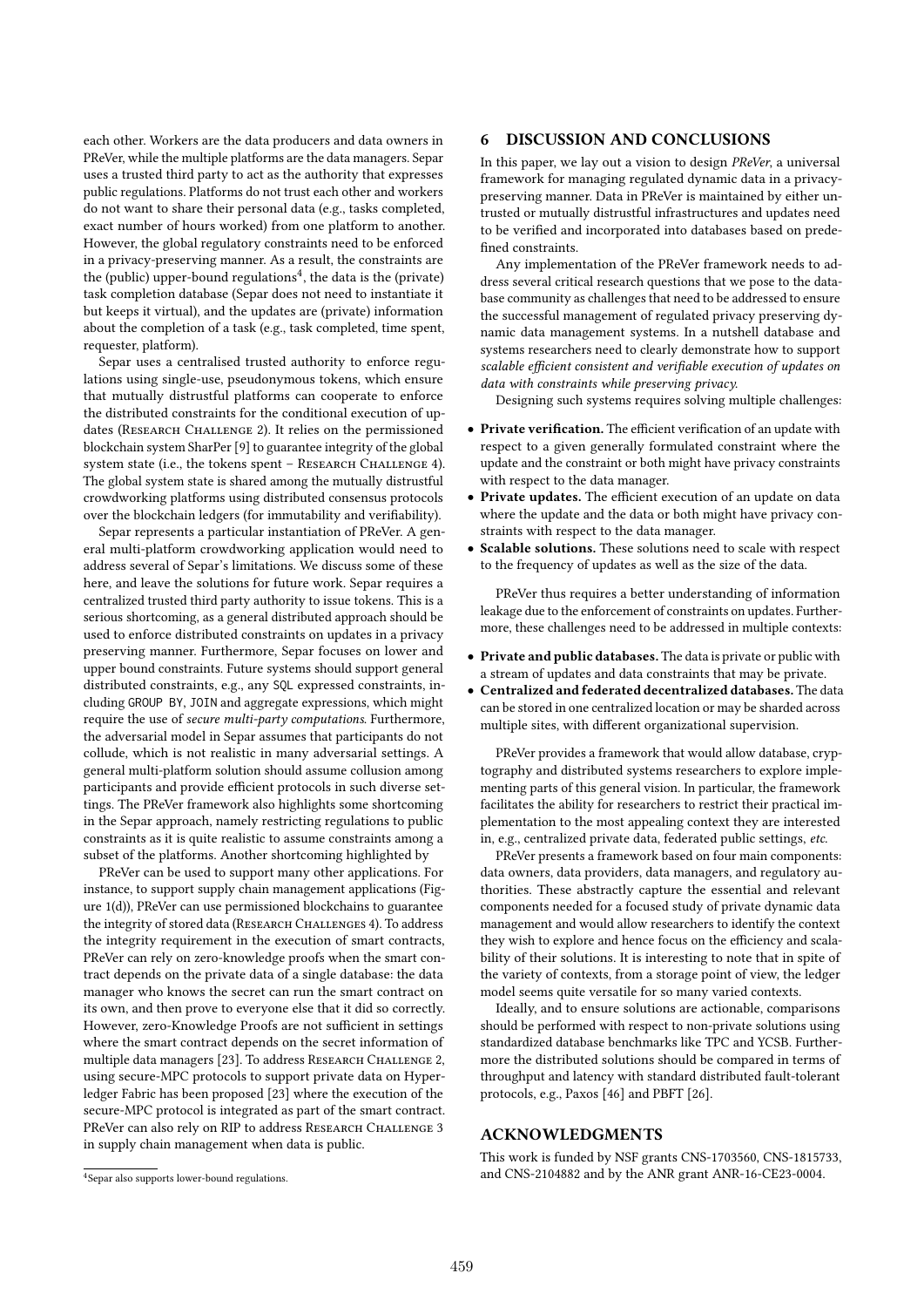### **REFERENCES**

- [1] [n.d.]. AWS. Amazon quantum ledger database (QLDB). https://aws.amazon. com/qldb/.
- [2] [n.d.]. A complete guide to the philosophy of ProvenDB. https://www. provendb.com/litepaper/.
- [3]  $[n.d.]$ . Private Data Collections: A High-Level Overview. https://www.hyperledger.org/blog/2018/10/23/private-data-collectionsa-high-level-overview.
- [4] Archita Agarwal, Maurice Herlihy, Seny Kamara, and Tarik Moataz. 2019. Encrypted databases for differential privacy. Proceedings on Privacy Enhancing Technologies 2019, 3 (2019), 170–190.
- [5] Ishtiyaque Ahmad, Yuntian Yang, Divyakant Agrawal, Amr El Abbadi, and Trinabh Gupta. 2021. Addra: Metadata-private voice communication over fully untrusted infrastructure. In 15th {USENIX} Symposium on Operating Systems Design and Implementation ({OSDI} 21).
- [6] Gustavo Alonso and Amr El Abbadi. 1995. Partitioned data objects in distributed databases. Distributed and Parallel Databases 3, 1 (1995), 5–35.
- [7] Mohammad Javad Amiri, Divyakant Agrawal, and Amr El Abbadi. 2019. CA-PER: a cross-application permissioned blockchain. Proc. of the VLDB Endowment 12, 11 (2019), 1385-1398.
- [8] Mohammad Javad Amiri, Divyakant Agrawal, and Amr El Abbadi. 2019. Par-Blockchain: Leveraging Transaction Parallelism in Permissioned Blockchain Systems. In Int. Conf. on Distributed Computing Systems (ICDCS). IEEE, 1337– 1347.
- [9] Mohammad Javad Amiri, Divyakant Agrawal, and Amr El Abbadi. 2021. SharPer: Sharding Permissioned Blockchains Over Network Clusters. In SIG-MOD Int. Conf. on Management of Data. ACM, 76–88.
- [10] Mohammad Javad Amiri, Joris Duguépéroux, Tristan Allard, Divyakant Agrawal, and Amr El Abbadi. 2021. SEPAR: A Privacy-Preserving Blockchainbased System for Regulating Multi-Platform Crowdworking Environments. In Proceedings of The Web Conference. 1891–1903.
- [11] Mohammad Javad Amiri, Ziliang Lai, Liana Patel, Boon Thau Loo, Eric Loo, and Wenchao Zhou. 2021. Saguaro: Efficient Processing of Transactions in Wide Area Networks using a Hierarchical Permissioned Blockchain. arXiv preprint arXiv:2101.08819 (2021).
- [12] Mohammad Javad Amiri, Boon Thau Loo, Divyakant Agrawal, and Amr El Abbadi. 2021. Qanaat: A Scalable Multi-Enterprise Permissioned Blockchain<br>System with Confidentiality Guarantees. arXiv preprint arXiv:2107.10836  $(2021)$ .
- [13] N. Anciaux, Philippe Bonnet, Luc Bouganim, Benjamin Nguyen, P. Pucheral, I. Popa, and Guillaume Scerri. 2019. Personal Data Management Systems: The security and functionality standpoint. Inf. Syst. 80 (2019), 13-35.
- [14] Elli Androulaki, Artem Barger, Vita Bortnikov, Christian Cachin, et al. 2018. Hyperledger Fabric: a distributed operating system for permissioned blockchains. In European Conf. on Computer Systems (EuroSys). ACM, 30.
- [15] Sebastian Angel, Hao Chen, Kim Laine, and Srinath Setty. 2018. PIR with compressed queries and amortized query processing. In 2018 IEEE symposium on security and privacy (SP). IEEE, 962–979.
- [16] A. Arasu, Ken Eguro, Manas R. Joglekar, R. Kaushik, D. Kossmann, and Ravishankar Ramamurthy. 2015. Transaction processing on confidential data using cipherbase. 2015 IEEE 31st International Conference on Data Engineering (2015),  $435 - 446$ .
- [17] Arvind Arasu and Raghav Kaushik. 2013. Oblivious query processing. arXiv preprint arXiv:1312.4012 (2013).
- [18] Sumeet Bajaj and R. Sion. 2014. TrustedDB: A Trusted Hardware-Based Database with Privacy and Data Confidentiality. IEEE Transactions on Knowledge and Data Engineering 26 (2014), 752–765.
- [19] Daniel Barbard and Hector Garcia-Molina. 1992. The Demarcation Protocol: A technique for maintaining linear arithmetic constraints in distributed database systems. In International Conference on Extending Database Technology. Springer, 373–388.
- [20] Johes Bater, Xi He, William Ehrich, Ashwin Machanavajjhala, and Jennie Rogers. 2018. Shrinkwrap: efficient sql query processing in differentially private data federations. Proceedings of the VLDB Endowment 12, 3 (2018), **.**<br>307–320.
- [21] Mihir Bellare, Alexandra Boldyreva, and Adam O'Neill. 2007. Deterministic and efficiently searchable encryption. In Annual International Cryptology Conference. Springer, 535–552.
- [22] S. Benabbas, R. Gennaro, and Yevgeniy Vahlis. 2011. Verifiable Delegation of Computation over Large Datasets. IACR Cryptol. ePrint Arch. 2011 (2011), 132.
- [23] Fabrice Benhamouda, Shai Halevi, and Tzipora Halevi. 2019. Supporting private data on hyperledger fabric with secure multiparty computation. IBM Journal of Research and Development 63, 2/3 (2019), 3–1.
- [24] D. Boneh, Craig Gentry, S. Halevi, Frank Wang, and David J. Wu. 2013. Private Database Queries Using Somewhat Homomorphic Encryption. In ACNS. [25] D. Boneh, A. Sahai, and Brent Waters. 2012. Functional encryption: a new
- vision for public-key cryptography. Commun. ACM 55 (2012), 56–64.
- [26] Miguel Castro, Barbara Liskov, et al. 1999. Practical Byzantine fault tolerance. In Symposium on Operating systems design and implementation (OSDI), Vol. 99. USENIX Association, 173–186.
- 
- [27] JP Morgan Chase. 2016. Quorum white paper. [28] David Chaum, Ivan B Damgård, and Jeroen Van de Graaf. 1987. Multiparty computations ensuring privacy of each party's input and correctness of the result. In Conference on the Theory and Application of Cryptographic Techniques.

Springer, 87–119.

- [29] Xiaofeng Chen, Hui Li, J. Li, Q. Wang, Xinyi Huang, W. Susilo, and Yang Xiang. 2020. Publicly Verifiable Databases with All Efficient Updating Operations. IEEE Transactions on Knowledge and Data Engineering (2020), 1–1.
- Yan Chen, Ashwin Machanavajjhala, Michael Hay, and Gerome Miklau. 2017. Pegasus: Data-adaptive differentially private stream processing. In Proceedings of the 2017 ACM SIGSAC Conference on Computer and Communications Security. 1375–1388.
- [31] B. Chor, E. Kushilevitz, Oded Goldreich, and M. Sudan. 1998. Private information retrieval. J. ACM 45 (1998), 965–981.
- [32] Reza Curtmola, Juan Garay, Seny Kamara, and Rafail Ostrovsky. 2011. Searchable symmetric encryption: improved definitions and efficient constructions. Journal of Computer Security 19, 5 (2011), 895–934.
- [33] Cynthia Dwork, Moni Naor, Toniann Pitassi, and Guy N Rothblum. 2010. Differential privacy under continual observation. In Proceedings of the fortysecond ACM symposium on Theory of computing. 715–724.
- [34] Dario Fiore, R. Gennaro, and Valerio Pastro. 2014. Efficiently Verifiable Computation on Encrypted Data. Proceedings of the 2014 ACM SIGSAC Conference on Computer and Communications Security (2014).
- [35] Dario Fiore, Anca Nitulescu, and D. Pointcheval. 2020. Boosting Verifiable Computation on Encrypted Data. IACR Cryptol. ePrint Arch. 2020 (2020), 132.
- [36] Craig Gentry. 2009. Fully Homomorphic Encryption Using Ideal Lattices. In Proceedings of the Forty-First Annual ACM Symposium on Theory of Computing (STOC '09). 169–178.
- [37] Christian Gorenflo, Stephen Lee, Lukasz Golab, and Srinivasan Keshav. 2019. Fastfabric: Scaling hyperledger fabric to 20,000 transactions per second. In Int. Conf. on Blockchain and Cryptocurrency (ICBC). IEEE, 455–463.
- [38] Suyash Gupta, Sajjad Rahnama, Jelle Hellings, and Mohammad Sadoghi. 2020. ResilientDB: Global Scale Resilient Blockchain Fabric. Proceedings of the VLDB Endowment 13, 6 (2020), 868–883.
- Hakan Hacigümüş, Bala Iyer, Chen Li, and Sharad Mehrotra. 2002. Executing SQL over encrypted data in the database-service-provider model. In SIGMOD Int. Conf. on Management of Data. 216–227.
- [40] Florian Hahn and Florian Kerschbaum. 2014. Searchable encryption with secure and efficient updates. In Proceedings of the 2014 ACM SIGSAC Conference on Computer and Communications Security. 310–320.
- [41] Bijit Hore, Sharad Mehrotra, Mustafa Canim, and Murat Kantarcioglu. 2012. Secure multidimensional range queries over outsourced data. The VLDB Journal 21, 3 (2012), 333–358.
- [42] Zsolt István, Alessandro Sorniotti, and Marko Vukolić. 2018. StreamChain: Do Blockchains Need Blocks?. In Workshop on Scalable and Resilient Infrastructures for Distributed Ledgers (SERIAL). ACM, 1-6.
- [43] Seny Kamara and Tarik Moataz. 2018. SQL on structurally-encrypted databases. In International Conference on the Theory and Application of Cryptology and Information Security. Springer, 149–180. [44] Georgios Kellaris, George Kollios, Kobbi Nissim, and Adam O'Neill. 2017.
- Accessing data while preserving privacy. arXiv preprint arXiv:1706.01552 (2017).
- [45] Jae Kwon. 2014. Tendermint: Consensus without mining. (2014).
- [46] Leslie Lamport. 2001. Paxos made simple. ACM Sigact News 32, 4 (2001), 18–25.
- [47] Yin Li, Dhrubajyoti Ghosh, Peeyush Gupta, Sharad Mehrotra, Nisha Panwar, and Shantanu Sharma. 2021. Prism: Private Verifiable Set Computation over Multi-Owner Outsourced Databases. In SIGMOD Int. Conf. on Management of Data. 1116–1128.
- [48] Carlos Aguilar Melchor, Joris Barrier, Laurent Fousse, and Marc-Olivier Killijian. 2016. XPIR : Private Information Retrieval for Everyone. Proceedings on Privacy Enhancing Technologies 2016 (2016), 155 – 174.
- [49] Carlos Aguilar Melchor, Joris Barrier, Laurent Fousse, and Marc-Olivier Killijian. 2016. XPIR: Private information retrieval for everyone. Proceedings on Privacy Enhancing Technologies 2016 (2016), 155–174. [50] R. Merkle. 1987. A Digital Signature Based on a Conventional Encryption
- Function. In CRYPTO.
- [51] Senthil Nathan, Chander Govindarajan, Adarsh Saraf, Manish Sethi, and Praveen Jayachandran. 2019. Blockchain meets database: design and implementation of a blockchain relational database. Proceedings of the VLDB <sub>.</sub><br>Endowment 12, 11 (2019), 1539–1552.
- [52] Rishabh Poddar, Tobias Boelter, and Raluca Ada Popa. 2016. Arx: A Strongly Encrypted Database System. IACR Cryptol. ePrint Arch. 2016 (2016), 591.
- [53] Raluca Ada Popa, Catherine MS Redfield, Nickolai Zeldovich, and Hari Balakrishnan. 2012. CryptDB: processing queries on an encrypted database. Commun. ACM 55, 9 (2012), 103–111.
- [54] Christian Priebe, Kapil Vaswani, and Manuel Costa. 2018. EnclaveDB: A Secure Database Using SGX. 2018 IEEE Symposium on Security and Privacy (SP) (2018), 264–278.
- [55] Amrita Roy Chowdhury, Chenghong Wang, Xi He, Ashwin Machanavajjhala, and Somesh Jha. 2020. Crypte: Crypto-assisted differential privacy on untrusted servers. In SIGMOD Int. Conf. on Management of Data. 603–619.
- [56] Pingcheng Ruan, Dumitrel Loghin, Quang-Trung Ta, Meihui Zhang, Gang Chen, and Beng Chin Ooi. 2020. A Transactional Perspective on Executeorder-validate Blockchains. In SIGMOD Int. Conf. on Management of Data. ACM, 543–557.
- [57] Cetin Sahin, T. Allard, Reza Akbarinia, A. E. Abbadi, and Esther Pacitti. 2018. A Differentially Private Index for Range Query Processing in Clouds. 2018 IEEE 34th International Conference on Data Engineering (ICDE) (2018), 857–868.